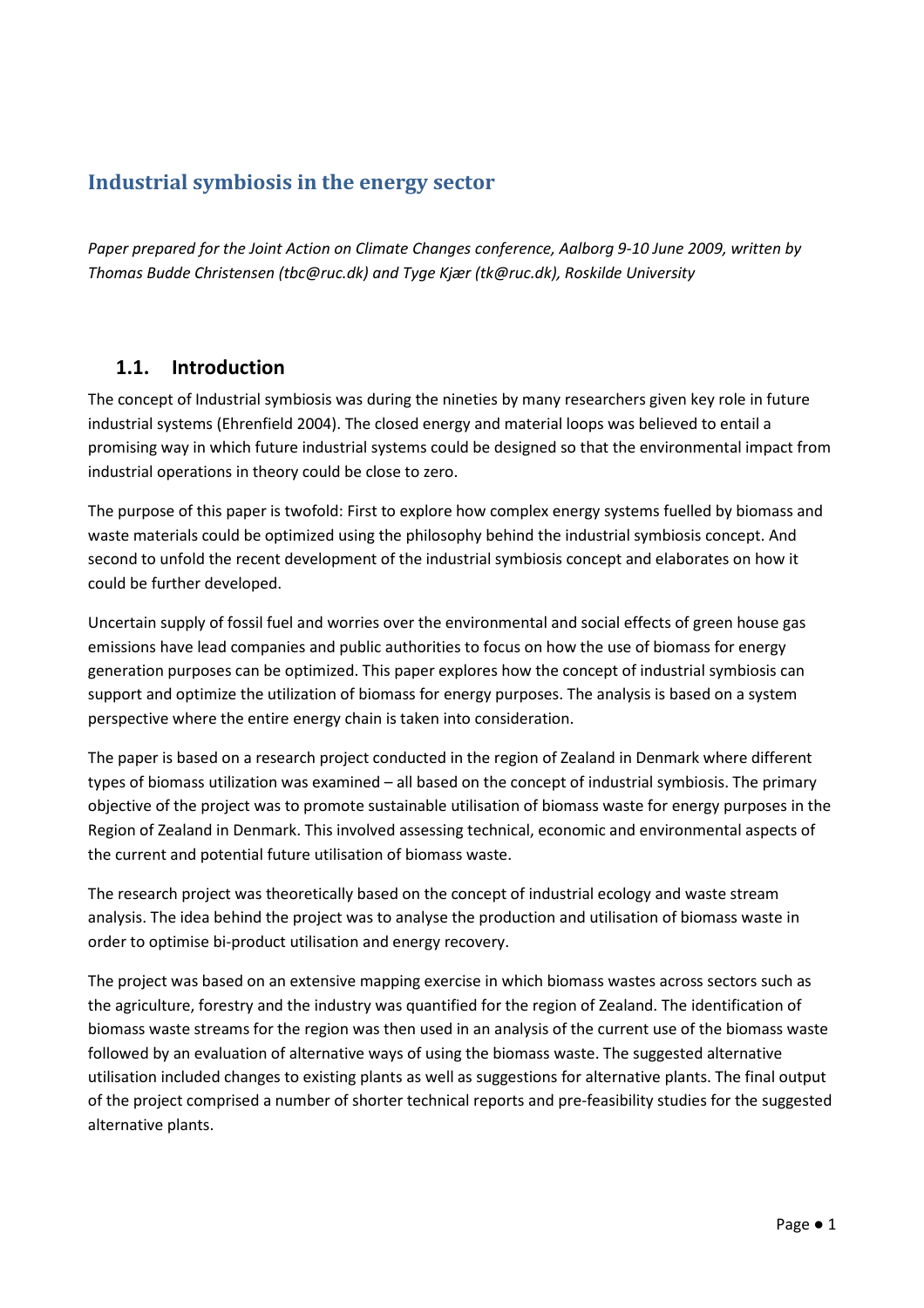# 1.1.1. The ethical use of biomass for biofuel

The use of biomass to produce fuels (for electricity or transport) has caused a fierce political debate. High world market prices on food have particularly led to criticism from NGOs and various institutions. The European Union has responded to the criticism by including the so-called sustainability criteria's in the renewable energy directives that also contain the biofuel targets for the Union and its member states (EU 2009). The debate has led the Danish government to focus research and development funding on the socalled second-generation biofuels (The Danish Government 2007) that are produced from the fibrous biomass fractions, and thus not from human food. As a consequence of this political and ethical priority, the project is built around three ethical priorities, whereby it is not considered ethically justifiable to:

- a) use areas where food can be produced for the production of energy crops
- b) seize land and food resources from developing countries to produce biofuels
- c) failing to exploit local available non-food resources in an era of limited fossil fuels and climate change

The priorities are politically motivated and require that agricultural land used for food production is not transferred to biofuel production. It also implies that it is to be considered unethical to use imported crops from developing countries that have been produced in a manner whereby the global food resources are reduced. In addition, it is not ethically justifiable not to bring the available non-food resources in use. The latter relates to the agriculture, the forestry, the animal production and for industrial waste and biomassrich bi-products. Based on that, the focus in this project is on the production of biofuels from waste materials from industrial, forestry and agriculture or utilisation of energy crops grown in agricultural systems that does not reduce the production of food. The research project assessed the production of biofuels for transports purposes as well as the use of biofuels in electricity generation and district heating.

# 1.2. The concept of industrial symbiosis

Industrial symbiosis is a concept designed to describe and facilitate development of sophisticated industrial systems in which multiple companies' exchange by-products and in order to reduce raw-material and energy consumption (Chertow 2007). The extended bi-product and energy exchange was believed to entail a promising way of organising industrial activities, which in the future could lead the way towards more sustainable industrial production systems.

# 1.2.1. The origin of the concept

The concept of industrial symbiosis began to appear in academic literature in the late 1980's and the concept has since become a widely used by researchers and companies across the globe. The concept was derived from a couple of articles by Frosch and Gallopoulos (Frosch and Gallopoulos 1989) and Ayres (Ayres 1989), that emphasised extensive bi-product exchange between companies as a promising way out of growing environmental problems.

The concept described as industrial symbiosis is however far older than it appears to be in the academic literature (Desrochers 2002, Erkman 1997). Mutual use of residues should not be seen as a phenomenon solely associated with newer forms of industrial organization. A historical survey conducted by Desrochers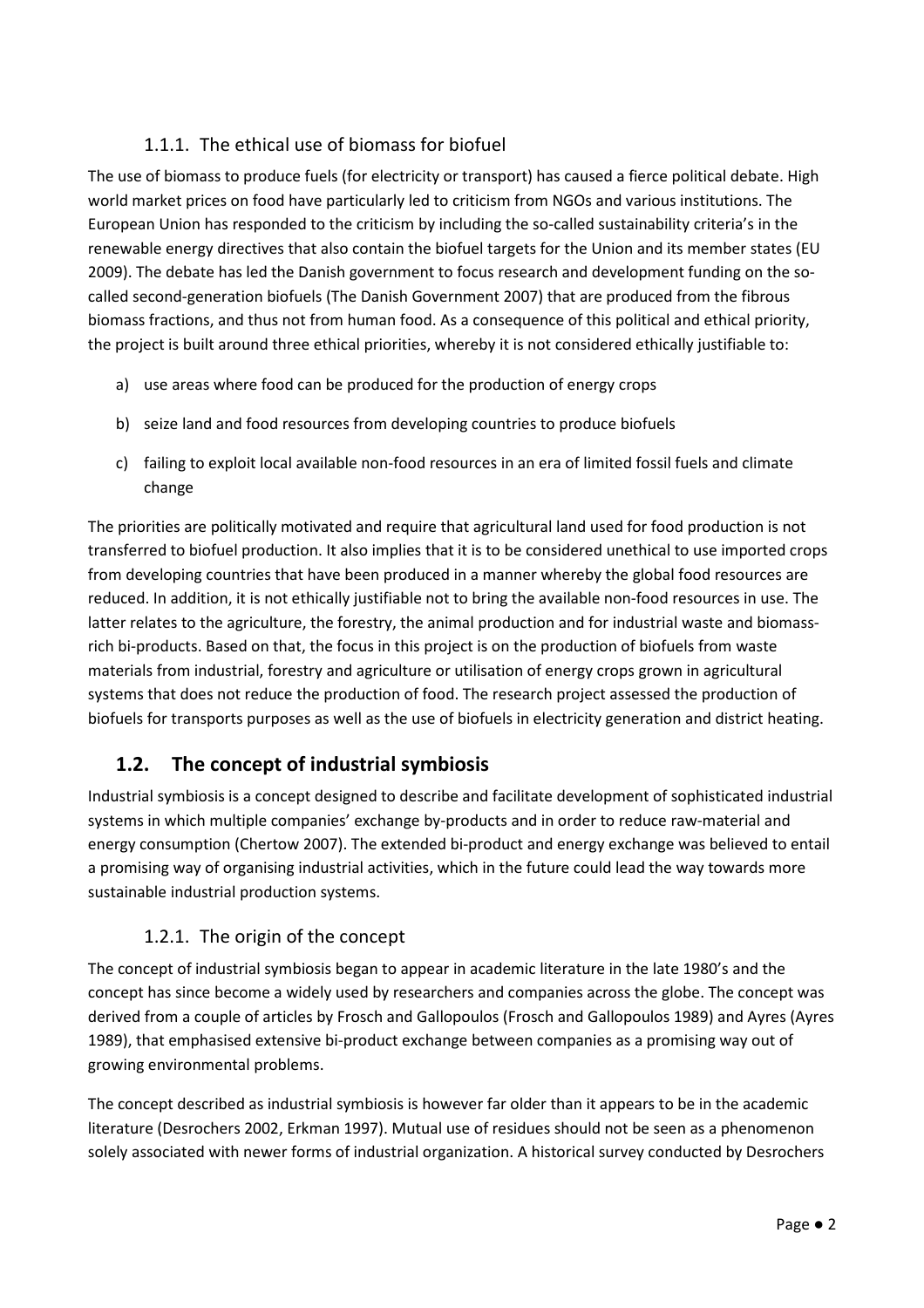(2002) identified a large number of industrial symbiosis systems some of which dated as far back as the late nineteenth century, and thereby illustrated that the concept should not be regarded as a new phenomenon. The petrochemical industry has, for example, operated complex bi-product exchange systems for more than 50 years, although it was not, by the petrochemical companies themselves, labelled as industrial symbiosis. Nevertheless, the academic recognition of the potential for integrated production based on the strategic use all the waste streams appeared only within in the last two decades.

## 1.2.2. Bi-product exchange

What distinguishes industrial symbiosis from supply chain relations between two companies that exchange bi-products is that Industrial symbiosis involves more than simple re-use or linear exchange of residues between individual companies (Chertow 2007). The label of industrial symbiosis is deployed to describe more sophisticated industrial systems in which a number of companies are involved.

The motivation for the formation of industrial symbiosis is often found in a complex interaction of between various incentives (Altham & Berkel 2004). The most fundamental driver is that businesses by exploiting each other's residual or bi-products can reduce their costs (Heeres et al 2004). Bi-products which appear as a residue to one company are very often associated with a financial burden to dispose. The same biproducts can act as a valuable input to other companies. Besides the economic effects of the symbiosis, there is also an environmental benefit, which is related to the reduction of the total resource and energy consumption (Jacobsen 2006, Chertow 2007).

The optimised waste and bi-product use have proved to be an efficient way of reducing the total resource and energy consumption across the companies involved in the symbiosis (Jacobsen 2006). The reduced total resource and energy consumption may furthermore prove a way for companies to meet regulatory requirements which additionally will save the companies the costs of having to add end-of-pipe technologies to their plants. This has been a contributing factor to some firms who have implemented proactive environmental strategies to stay ahead of future environmental requirements. Such strategies often go hand-in-hand with corporate image and branding strategies.

### 1.2.3. The role of co-location

Co-location is often seen as an indispensable element of industrial symbiosis (Altham & Berkel 2004, Jacobsen 2006). Co-location is often seen as a condition which is needed in order to make the bi-product exchange function. From an environmental perspective, it is furthermore also often meaningful to reduce transport distances, as these will cause an environmental impact. However, maintaining co-location as a requirement for industrial symbiosis runs the risk of overlooking potentials associated with the creation of linkages between companies that are not co-located. Such linkages may prove to embrace huge potentials for increased resource-productivity and should therefore not be ruled out. Additionally, the potential for industrial symbiosis is likely to be significantly larger if co-location is abandoned as an absolute necessity, and instead only regarded as a factor that may be important in some cases - for example when the exchanged bi-product are inappropriate to transport over longer distances. It may in some cases prove to be a good idea to transport the bi-products over longer distances if the environmental and economic burden associated with long-distance transport proves less significant compared to the environmental improvements achieved from the bi-product exchange. Such types of industrial symbiosis may, from an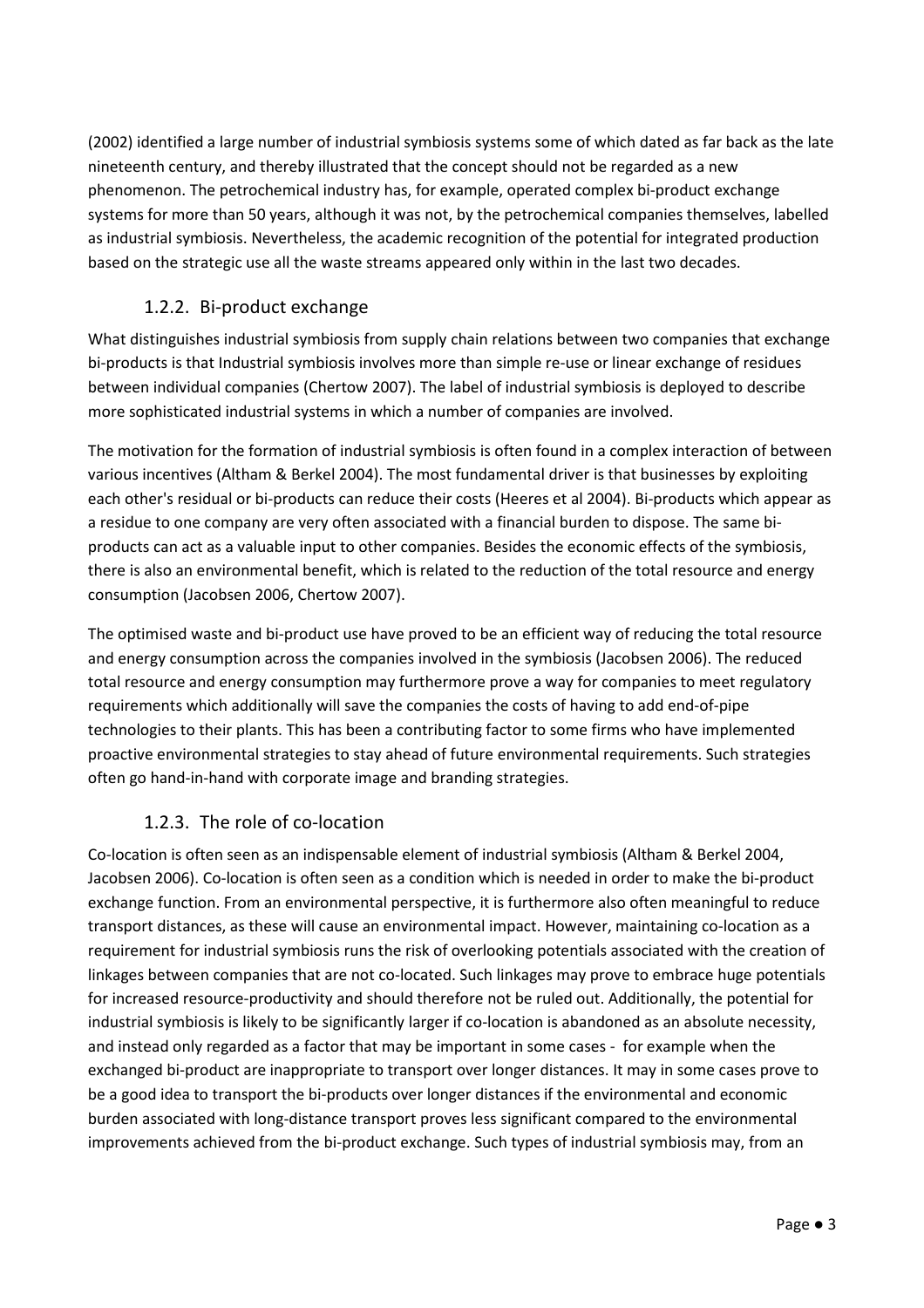academic point of view, be more difficult to identify, but need not be less interesting or relevant for that reason. The advantage in abandoning the necessity of co-location is supported by a study of German industries conducted by Sterr and Ott (2004) who found that an extension of the geographical scope of traditional Eco-industrial parks would increase potentials for bi-product exchange and provide a more promising frame for a sustainable closed-loop economy.

Co-location has therefore not been regarded as a requirement for industrial symbiosis in this project. The individual projects have been assessed on the basis of the potential synergies and environmental savings instead.

An article by Chertow (1999) identified five generic types of industrial symbiosis systems: 1) through market-based waste exchange where companies achieve multiple benefits but relies on a low degree of coordination, 2) within a single firm or organization where waste is exchanged within the boundaries of a single company located in one site or across multiple sites, 3) among co-located companies (eco-industrial parks), 4) among local companies that are not directly co-located but located in close proximity and 5) among companies in a regional setting, typically involving a larger number of companies but without overall coordination of the waste exchange. These different types of industrial symbiosis systems illustrate the complexity under which industrial symbiosis systems is organised in reality and gives recognition to fact that the conditions for waste utilisation and bi-product exchange differ widely across industries, sectors, geographic conditions and even from company to company.

The conceptualisation of industrial symbiosis, in this research project, as system which is independent of co-location, is to a large extent determined by the focus on biomass waste and the specific, contextual conditions that revolves around the utilisation of biomass for energy purposes. Energy generation from biomass waste usually requires large quantities of biomass. Feasible systems very often necessitate collection of biomass waste from a large geographical area. Take for example straw, which appears as a biproduct in the agriculture from the production of crops like weed. Straw is in the Danish energy system incinerated in combined heat and power plants. Such systems require large geographical areas and colocation of farms and power plants are undesirable as the combined heat and power plants are located urban areas so that the heat (which is a bi-product from the electricity generation) can be utilised in the district heating systems. Realff & Abbas (2004) additionally argues that the maximum transportation distance as a rule of thumb is 80 kilometres, when straw is utilised in bioethanol production.

# 1.3. Biomass and industrial symbiosis

The concept of industrial symbiosis is particularly relevant for the utilisation of biomass waste for energy purposes as the concept is designed to facilitate the optimisation of bi-product utilisation across companies. What makes industrial symbiosis relevant to utilisation of biomass waste is first of all related to the fact that biomass is a scarce resource. The total quantity of biomass that can be generated depends of course on a large number of variables (soil quality, choice of crop, precipitation etc.) but is ultimately restricted by the scarcity of arable land. Consumption of biomass in the energy sector competes over the use of biomass with other sectors such as the food producing sector.

It is vital, from a political and ethical point of view, that the consumption of biomass for energy purposes is design so it does not compromises global need for food. Utilising biomass waste and bi-products from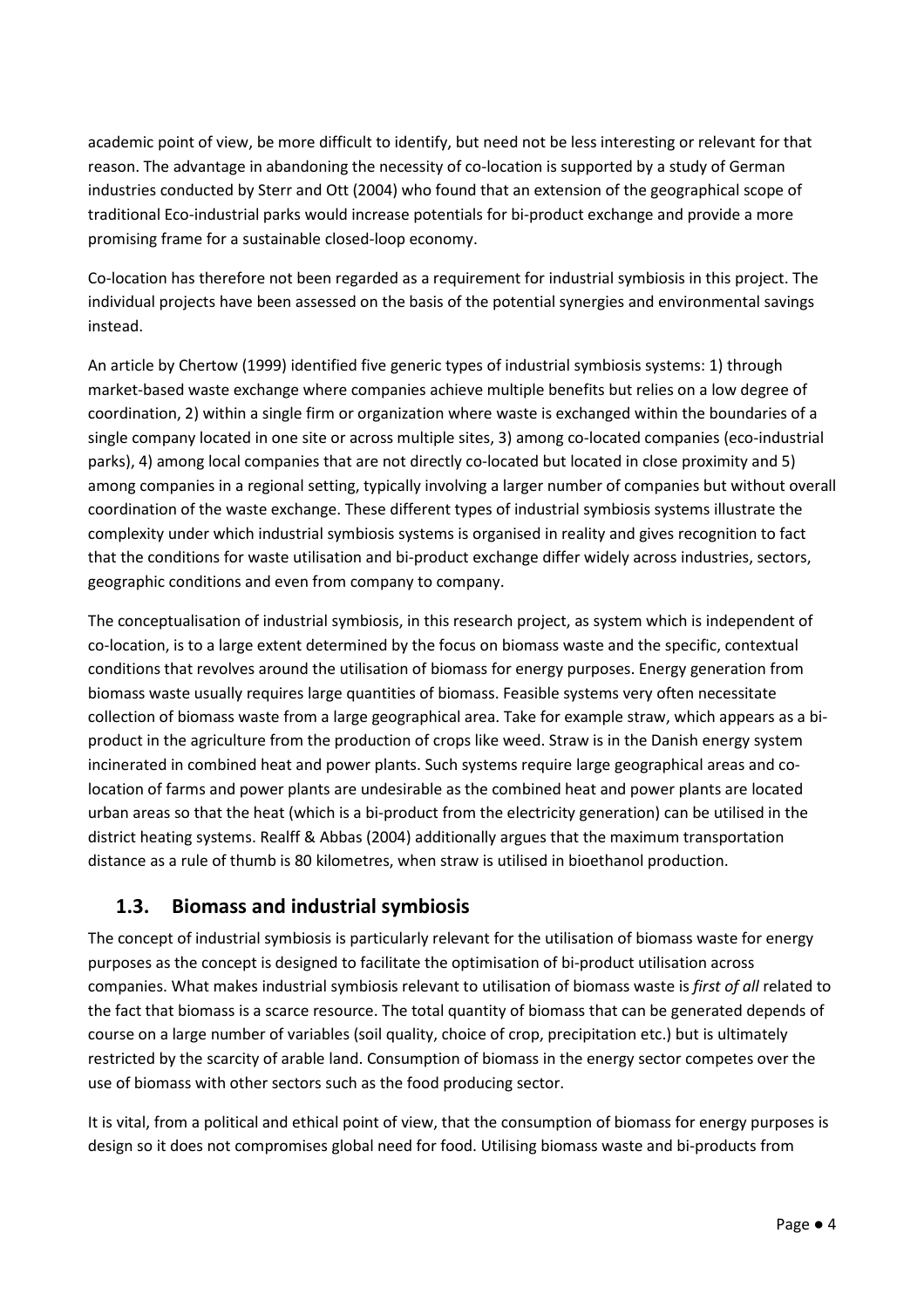agriculture forestry and the manufacturing industries is a way in which the energy demand can be met with a low net increase in  $CO<sub>2</sub>$  emissions without compromising the need for food. The idea behind industrial symbiosis interesting in that respect as it deals with the development of tools and guidelines on how to increase and optimise waste and bi-product utilisation. Secondly, energy production on the basis of biomass is associated with a generation of a number of different waste streams and bi-products. The character and quantity of the bi-products depends on the type of biomass which is used as and input (wood, straw, algae, etc.) and on the deployed conversion technology (e.g. incineration, anaerobic digestion, fermentation, extraction etc.). More simple systems such as incineration of straw in combined heat and power plants generate electricity and steam. Maximising the bi-product utilisation is in such systems is sensitive to the adaption to the regional electricity demand and local district heating system. More complex systems in which biofuel fermentation of for example straw is linked to CHP plants generate a larger diversity of bi-products and require more complex systems of bi-product exchange (DONG Energy 2006).

### 1.3.1. Linking companies across sectors involved in biomass production and utilisation

The scarcity of biomass resources is amplified by the fact that biomasses are utilised by companies across different sectors, all of which are likely to increase the consumption in the future. A number of factors are therefore expected to contribute to high future competition over biomass and biomass waste: production of bio-plastics, increased utilisation of biomass at CPH plants, biofuel production, and increased food production due to global population growth and changed consumption patterns in favour of meat consumption. Optimal use of the biomass is therefore a prerequisite for sustainable development. Optimal use of biomass necessitates a high degree of bi-product and waste exchange not only between companies within one sector but across companies in multiple sectors, in order to assure that the scarce biomass resources are completely exploited and not lost as waste along the value chains of various industries. These sectors include:

- 1. The agriculture: The agriculture is the most important supplier of biomass. The biomass production is dependent on a large number of variables. Advanced methods of cultivation combined with crop choice aimed at increasing the biomass output without compromising the supply of food and other vital products can increase the total biomass output.
- 2. The forestry: the forestry is in some countries a key supplier of biomass. The Danish production of biomass from forestry is far lower that that of the agriculture, but the forestry is nevertheless a vital biomass supplier. Quantities could be increased if alternative cutting and felling methods were developed and deployed.
- 3. The manufacturing industry: Biomass is utilised across many different manufacturing industries. Biomass is utilised as a raw material input in the manufacturing of furniture, wooden floors construction materials etc. Such industries very often generate substantial amounts of biomass waste that could be utilised for energy purposes.
- 4. The food industry: Production of various food products lead to generation of bi-products that can be utilised for energy purposes. The value chain of the food production is linked to the biomass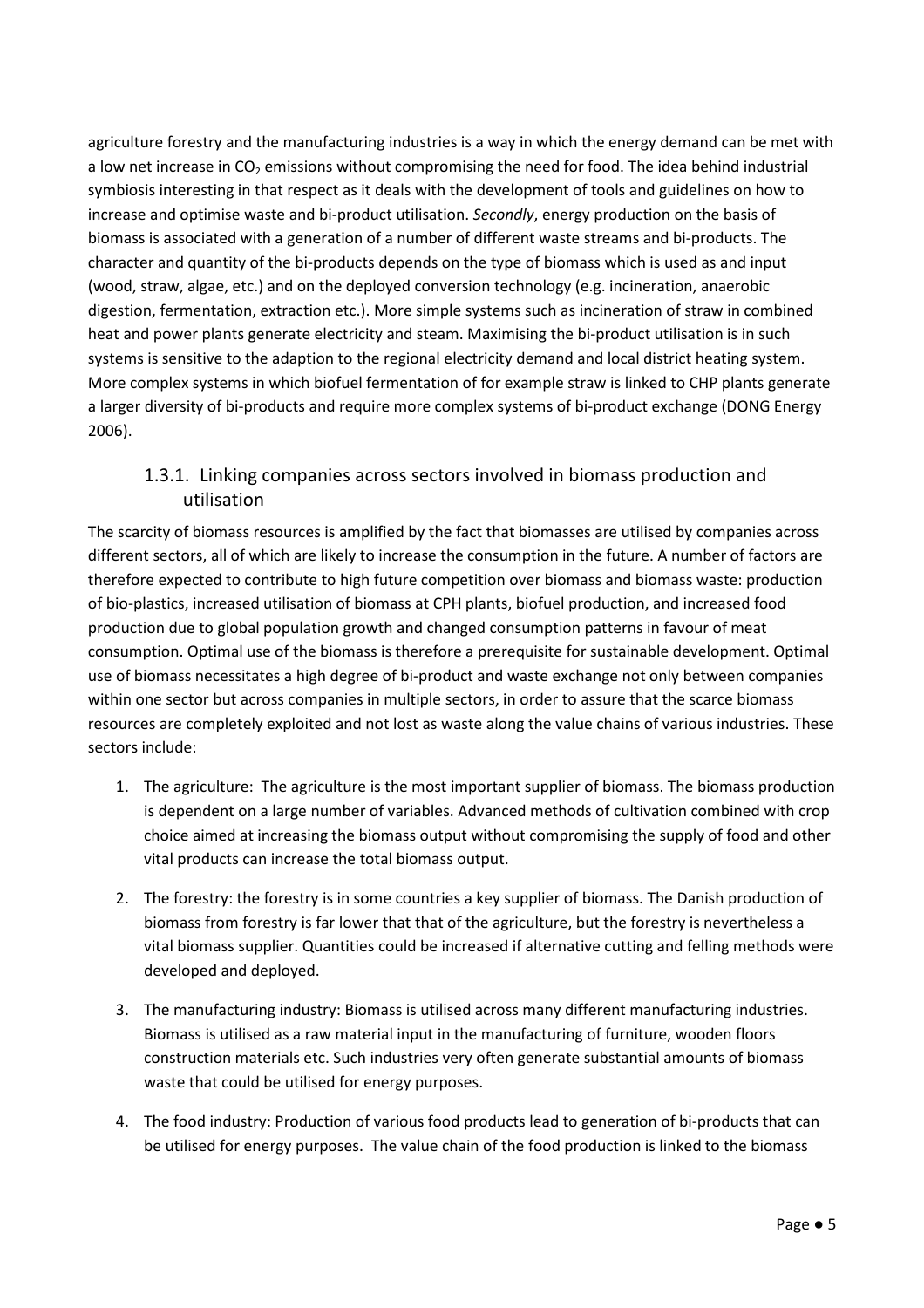energy chain upstream as food products is based on biomass and downstream in the value chain as food production also generates waste and bi-products that contain biomass which can be utilised for energy production. The character of the waste and bi-products differs across the various types of food products. Slaughterhouses for example generate animal fat as a waste product that can be utilised in biogas or biodiesel production. Production of pectin also generates large quantities of biomass waste that can be utilised in biogas production.

5. The energy production: energy production, or the conversion of biomass to energy (electricity, heat or biofuel), is directly linked to the sectors mentioned above as it relies on biomass as an input. However during the conversion of biomass to energy also generates bi-products that are transferred back to the other sectors.

A key issue when linking these sectors is to ensure that all loops are closed so that all bi-products are utilised and no waste is generated during the production processes.

#### 1.3.2. The biomass energy chain

Linking companies across industries is a complex task that requires collaboration between multiple stakeholders. The figure below illustrates the simple chain of links between the generation of biomass resources from the agriculture, the forestry and industrial waste products to the energy production and to the final consumption. It is important to understand that the efficiency of the system is closely related to the utilisation of waste streams from all links in the energy production chain. Each of the three elements in the chain would in reality therefore be interlinked by a complex web of feed-back loops in which waste products are transferred backwards in the chain to serve as inputs in the production of yet other products.



The complexity is under real life conditions far bigger than the illustration indicate. Biogas, to give an example, is in the region of Zealand, generated in anaerobic digestion from a combination of pig manure (agricultural waste) and slaughterhouse waste (industrial waste). The residue from the anaerobic digestion is transferred back to the agriculture and used as a high value fertilizer, which substitutes the use of imported energy intensive fertilizers. The biogas sold to a combined heat and power plant where it is incinerated to produce heat and electricity. The electricity is supplied to the grid and the co-generated heat is utilised in the district heating system. The symbiosis not only creates a number of high value products but also solves waste problems for the slaughterhouses and the pig production. Denmark, although only accounting for 5.5 million human inhabitants produce more that 25 million pigs per year. This extensive pig production system creates large waste problems as the spreading of manure on the fields leads to eutrophication in streams, bays and inner seas. The anaerobic digestion thereby on the one hand function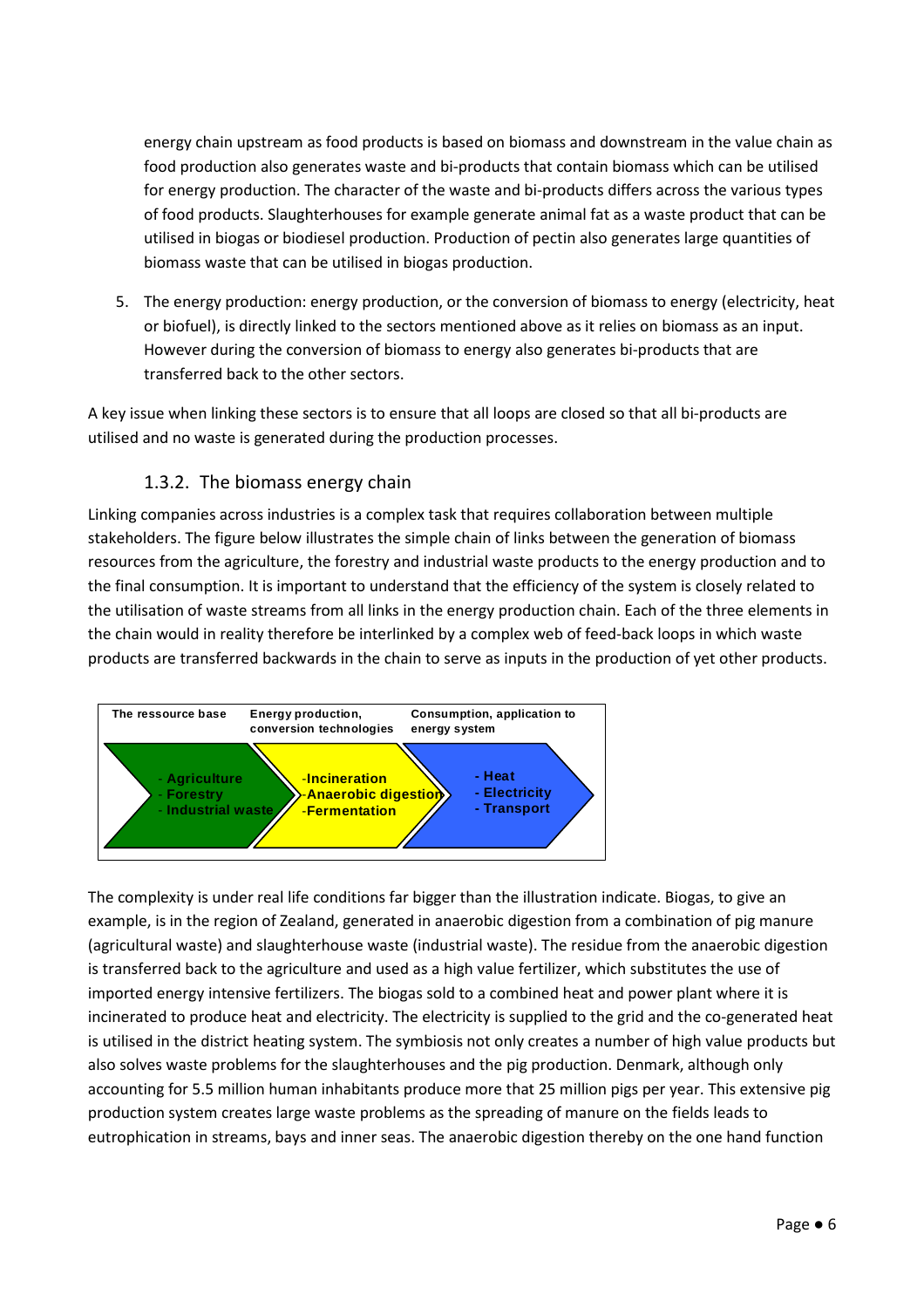as a waste treatment facility for the agriculture and the slaughterhouses but on the other hand creates high value products (electricity, heat and fertilizer) in it self.

### 1.3.3. Biomass production

This project analysed biomass production in the Region of Zealand, Denmark, in three sectors: the agriculture, the forestry and the aquatic environment.

The project also included an examination of the potentials for integration of energy crop with the conventional food and fodder production in the agriculture. This task led to the formulation of concepts for the multifunctional agriculture in which aspects such as biodiversity, ground water conservation, maximised yield and reduction of energy consumption was incorporated. The latter related to a reduction in the use of imported energy-intensive fertilizers by substitution with the residue from biogas production.

 The idea behind the multifunctional agriculture is to develop agricultural systems which can enable the farmers to integrate energy crops in system without compromising the production of food, in line with the ethical code presented in the beginning of the paper.

## 1.3.4. The energy production

A key task of the research project was to establish links between the resource base and energy production part of the energy chain in order to optimise the utilisation of bi-products and improve overall energy balances.

The Danish electricity and heating system is comprised by a combination of centralized and decentralized plants. In 2000, 54% of a total of 2.5 million Danish homes were heated by heat produced in CHP plants. 17% were heated by small decentralized CHP plants, which are primarily located in smaller towns, and 37% were heated by large central CHP plants located in major cities (Danish Energy Authority 2005). The heat is sold to district heating companies often via transmission companies. District heating companies are typically either municipally owned or owned by consumers in a cooperative. Part of the municipally owned district heating companies are transformed into autonomous corporations as partnerships or limited liability companies (SA), which may be wholly or partially owned municipalities (Danish Energy Authority 2004).

The incineration of coal, waste or natural gas results in heat that is converted to steam which is deployed in order drive turbines that produce electricity. Combined heat and power plants utilises the heat which would otherwise be ventilated in the air or cooled by sea water to heat houses via the district heating systems (Korhonen 2001). The co-production of electricity and heat has resulted in energy savings of around 30% (Danish Energy Authority 2004).

The centralised CHP plants were historically designed to generate electricity only while the decentralised plants were designed for heat production only. This system was changed and both the central and decentralized plants re-designed to produce combined heat and power. However approximately one third of the decentralized plants (130 out of 415 plants) are still only producing heat. Denmark has in total 16 central and 415 decentralized plants (Danish Energy Authority 2005). In addition there were in 2004 480 small CHP- and district heating plants, which were dedicated to specific industries, nurseries, schools or offices.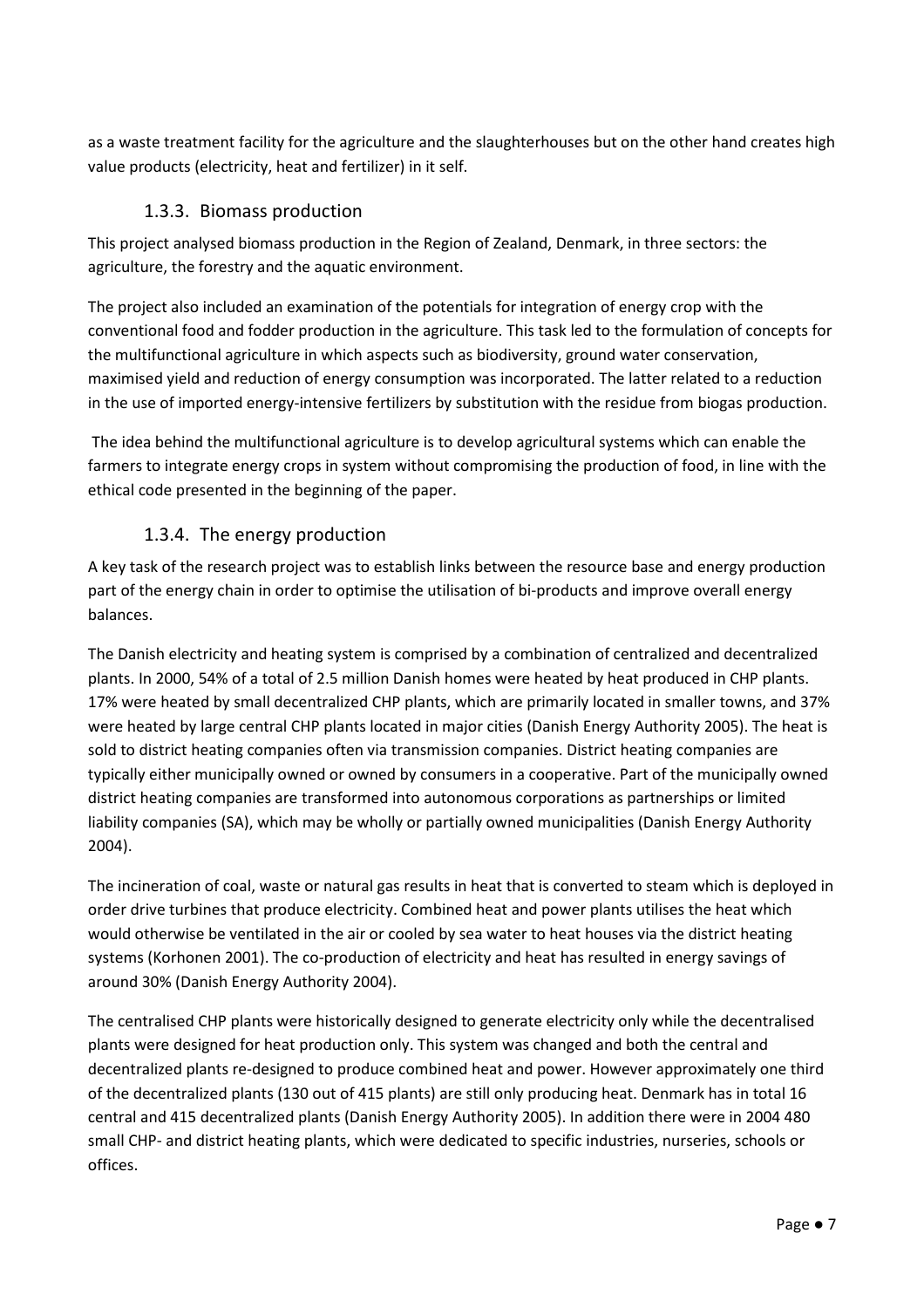The generation of electricity and heat in the region of Zealand is managed by a combination of four central CPH fuelled by either coal, oil or biomass; a number of decentralized CHP plants, mainly fuelled by natural gas, serving the smaller cities; and a number of decentralized heating plants which are primarily based on biomass or natural gas. The region additionally hosts three larger biogas plants that produce a methane rich gas from a combination of animal manure and industrial waste. The gas is burned in an engine or a turbine for production of heat and electricity. The region of Zealand is characterised by large regional differences. The two islands Lolland and Falster differs from the rest of the region by the fact that the heat is produced in decentralised plants based exclusively on biomass.

### 1.3.5. Conversion technologies

There exist a large number of conversion technologies that can be deployed to generate electricity, heat or biofuel from biomass. Some of them have been used for centuries whereas others are still in their early development phases. Most of the conversion technologies produce several bi-products along the processes. The optimisation of the use of such bi-products between the various part of the energy chain is the greatest challenge to the energy system: maximizing waste and bi-product utilisation form agriculture, forestry, manufacturing industries and linking it to the optimal conversion technology and finally adapting the electricity and heat production to the local market for district heating and the national electricity consumption.



# 1.4. Symbiosis concepts for the energy sector

One of the objectives of this research project was, as stated in the introduction, to develop concepts for industrial symbiosis in the energy sector, based on biomass waste generated by the agriculture, the forestry and the manufacturing industry in the region of Zealand in Denmark. These concepts are subsequently intended to be applied as templates for a number of specific projects which will be established in various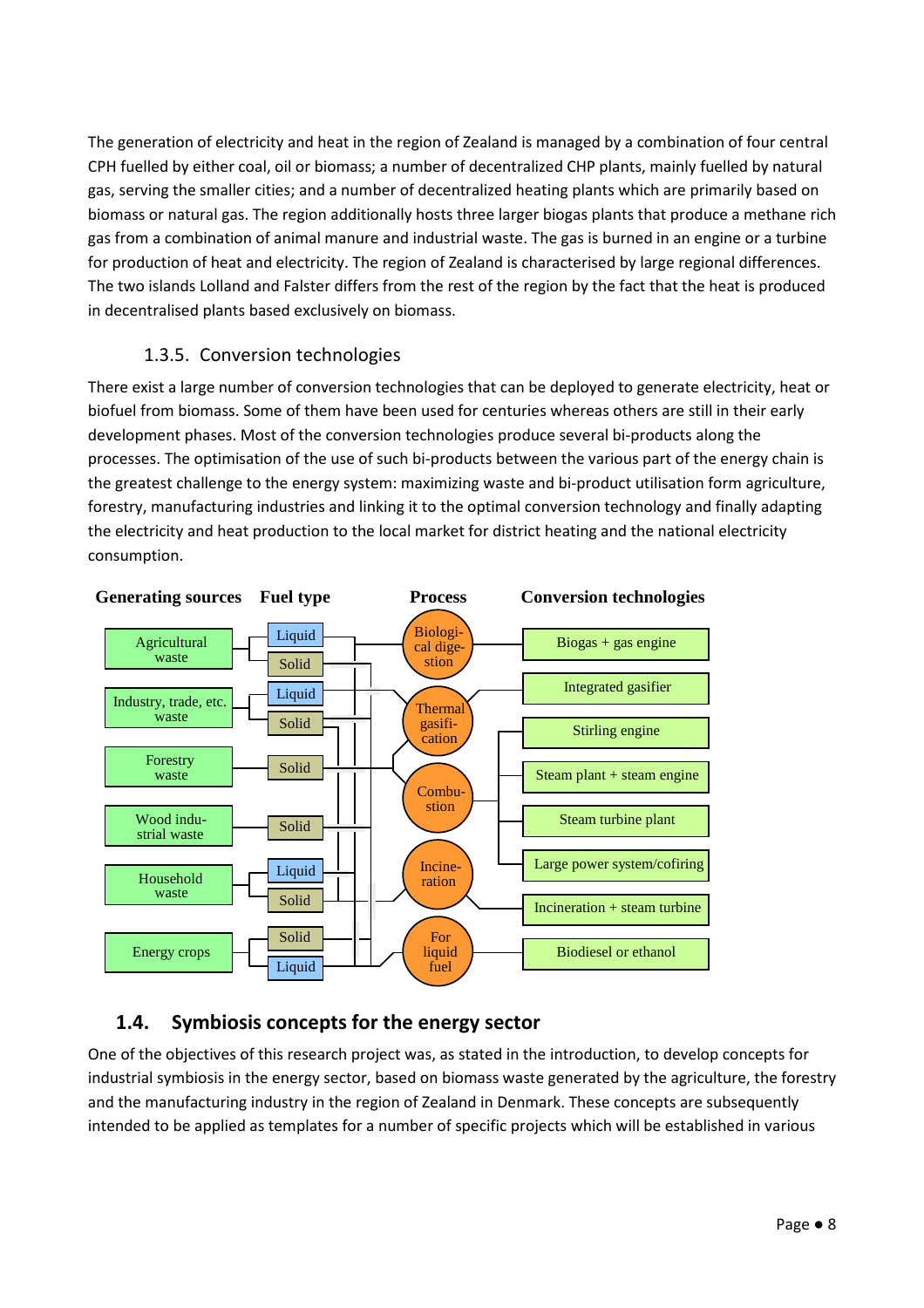geographical sites in the region. The concepts should therefore be understood as ideal type concepts which need to be applied to the specific contexts which the specific projects are to be established.

The symbiosis concepts revolve around three selected conversion technologies: biogas, CHP generation on the basis of incineration and IBUS 2. generation bioethanol fermentation technology. The conversion technologies were selected on the basis of an analysis of 1) the available biomass resources in the region, 2) competences in the region (some of the conversion technologies were already in use in the region), 3) the structure of the local energy demand (primarily in terms of integration into the local district heating systems in the region) and finally 4) as the most important issue the potentials for optimisation.

The result of the analysis was the identification of four generic concepts for industrial symbiosis in the energy sector:

#### Concept 1: Small scale biogas based on a broad range of resource:

The first concept is a concept for a small biogas facility (approximately 2MW) which is to be linked upstream in the energy chain to a broad range of locally generated biomass resources. It is linked downstream to the local district heating system (heat), local agriculture (fertilizer) and national electricity grid (electricity).



The central conversion technology is the anaerobic biogas production. Biogas is the term for gas produced from biomass and waste, which is rich in methane (60-70% CH4 and 30%CO<sub>2</sub>). It can be produced by the fermentation of animal dung, human sewage, crop residues or organic industrial waste. These inputs are often mixed in order to maximize the gas production. The biogas is produced in an air-tight container and the produced gas is deployed to generate electricity and heat when combusted in an engine or turbine. The residues of biogas production are used as a fertilizer in the agriculture to substitute imported fertilizers.

The system presented as concept 1 use a broad range of inputs for the biogas plants. Some of these may be contaminated with heavy metals if the waste is sourced from wastewater treatment facilities or industries. The residue can therefore not always be used directly as fertilizer for the agriculture. The system therefore includes the option of residue incineration.

#### Concept 2: medium sized biogas facility linked to the multifunctional agriculture

The second concept is a concept for a medium sized biogas facility linked to the multifunctional agriculture. The system illustrated below is an agricultural system based on sugar beet. The reason for selecting sugar beet is two fold. The sugar beet first of all gives a high biomass yield per acre compared to crops like wheat. The second reason for selecting sugar beet is that the farmers in the southern part of the region have a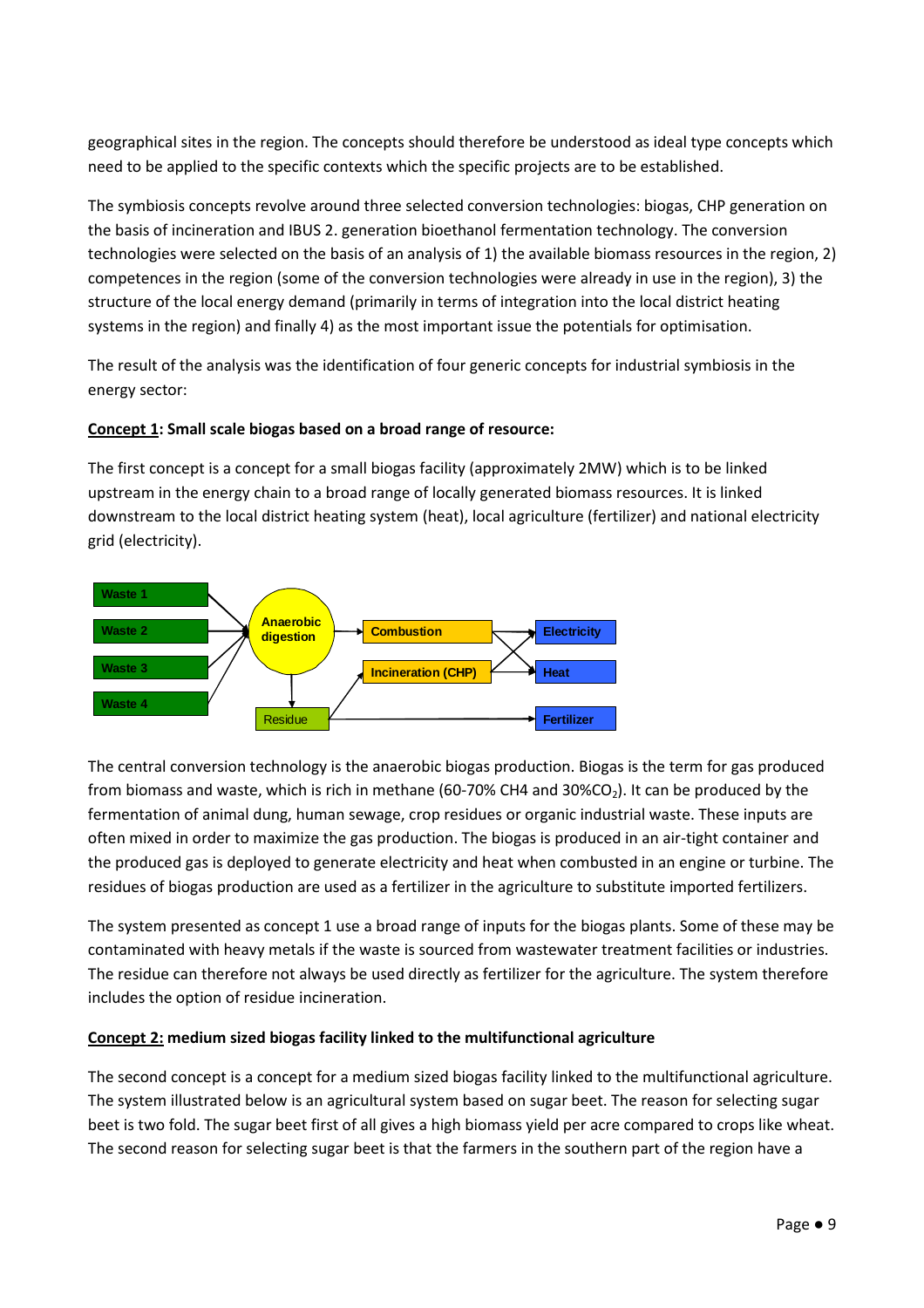long tradition for sugar beet production and therefore are more likely to engage in the system if their knowledge and know-how is acknowledged and utilised. The sugar beet is planned to be grown in a crop rotation system with 4-6 other crops. One of these is clover which is fed into the biogas plant. The clover first of all ensures a high amount of biogas production. The biogas facility secondly generates a residue which can substitute the need for imported, energy-intensive fertilizers. This feature thereby adds to the total CO<sub>2</sub> abatement form the system and provides an ethanol fuel for the transport sector which has a higher  $CO<sub>2</sub>$  abatement and consequently makes it easier for the fuel providers to comply with the sustainability cirteria's in the European Union Renewable Energy directive (EU 2009).



The concept illustrated above includes a decentralised silo storage system for the sugar beet top. The root is pre-treated at two stations. The root is first cut into small pieces and afterwards pressed. The juice which is rich in sugar can then be fermentated into ethanol in a low cost 1. generation system that renders the use of expensive enzymatic treatment obsolete. The residue from the bulb can subsequently be used as animal feed or as input for the biogas plant.

#### Concept 3: medium sized biogas facility linked to established industries and energy crops

The third concept is a concept for a medium sized biogas facility linked upstream to a combination of larger established industries such as slaughter houses and energy crops grown in the multifunctional agriculture systems. The system will be linked downstream to the local district heating system (heat), local agriculture (fertilizer) national electricity system (electricity).

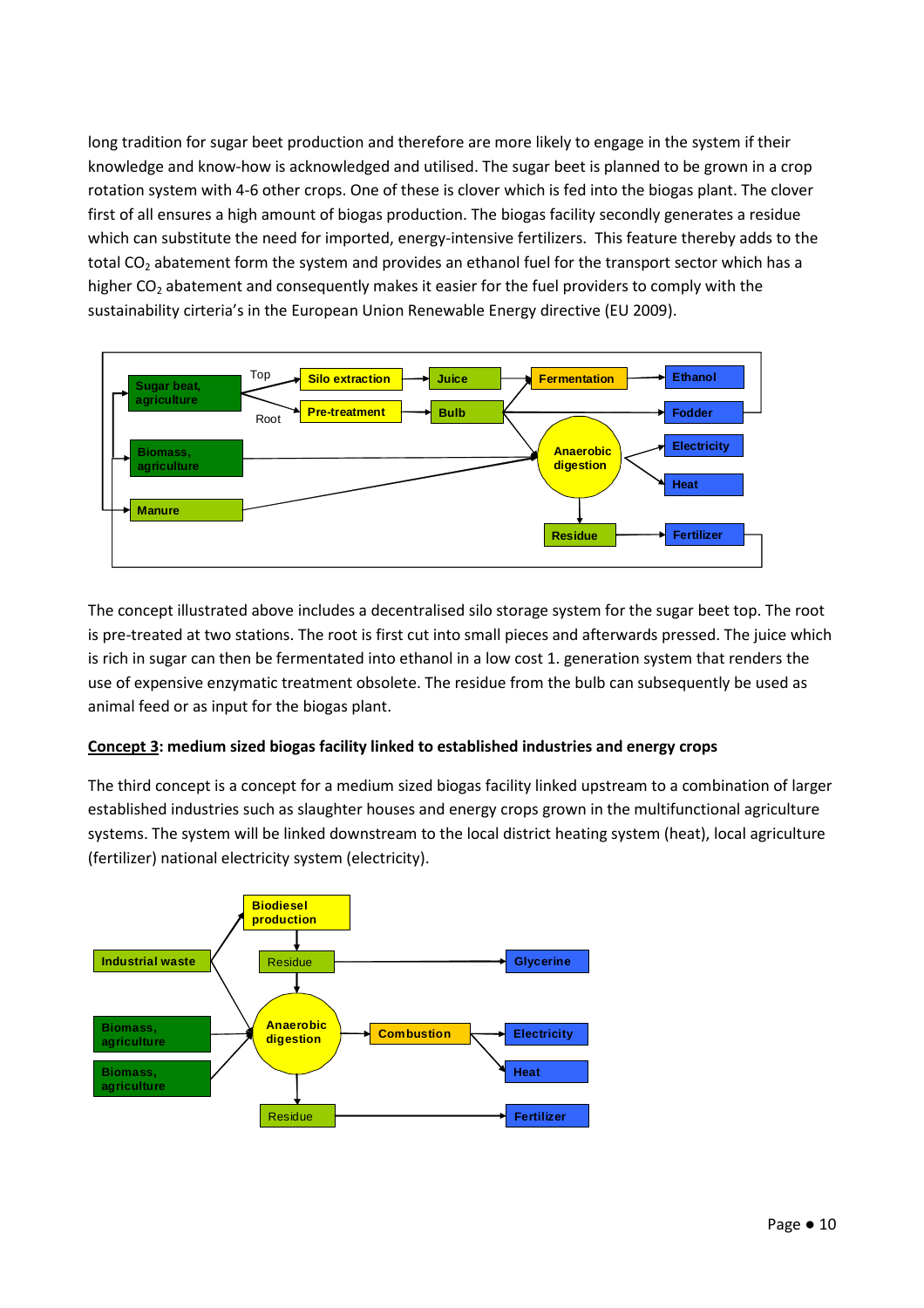The system illustrated above combines two biofuel production lines. One that converts slaughterhouse waste (fat) into biodiesel and a second one which use the slaughterhouse waste directly in the biogas reactor. The two systems can also be combined in a system in which the residue (glycerine) from the biodiesel is utilised in the biogas plant. The use of the residue from the biodiesel production will be determined by the market price for glycerine as glycerine is also used in competing products.

#### Concept 4: IBUS 2. generation bioethanol fermentation linked to CHP plants

The fourth concept is a concept for 2 generation ethanol fermentation of straw. The system is based on the so called IBUS (Integrated Biomass Utilisation System) system. The IBUS system is a concept for bioethanol production based on lignocellulosic feedstocks.



The IBUS system is yet not fully developed. A demonstration plant is presently (2009) under construction in Kalundborg. This plant will supply solid biofuels (lignin) to the Asnæs power plant, which is located in close proximity, and in return receive water and heat. The IBUS bio-ethanol facility will thereby be integrated into the established industrial symbiosis in Kalundborg (Dong Energy 2006).

The integration between IBUS bioethanol production and CHP production is essential as high carbon abatement is reliant on the utilization of the lignin that appears as a bi-product from the production of bioethanol. The heat which is generated from the incineration of the lignin can subsequently be used in bioethanol production. The other bi-product is a high quality animal fodder.

The integration between CHP and IBUS ethanol production is from an economic perspective also interesting as the integration would render the construction of a separate boiler for the burning of lignin unnecessary. This would in turn reduce construction costs. An American feasibility study, prepared by National Renewable Energy Laboratory (2002), of a bioethanol plant, found that construction of a separate boiler for combustion of lignin would add 30% to construction costs compared to a plant established near-by an existing coal-fired power plant.

The integration with the existing heat and power system requires that the biofuel production is dimensioned according to the need for heat in the local district heating system. This fact makes some sites more suitable for bioethanol production than others. The dimensioning of the biofuel production is especially relevant if the biofuel production is established in relation to small scale district heating systems.

#### 1.5. Conclusion

This paper concludes with the presentation of four industrial symbiosis concepts which was developed as templates for a number of specific projects which will are intended to be established in at sites in the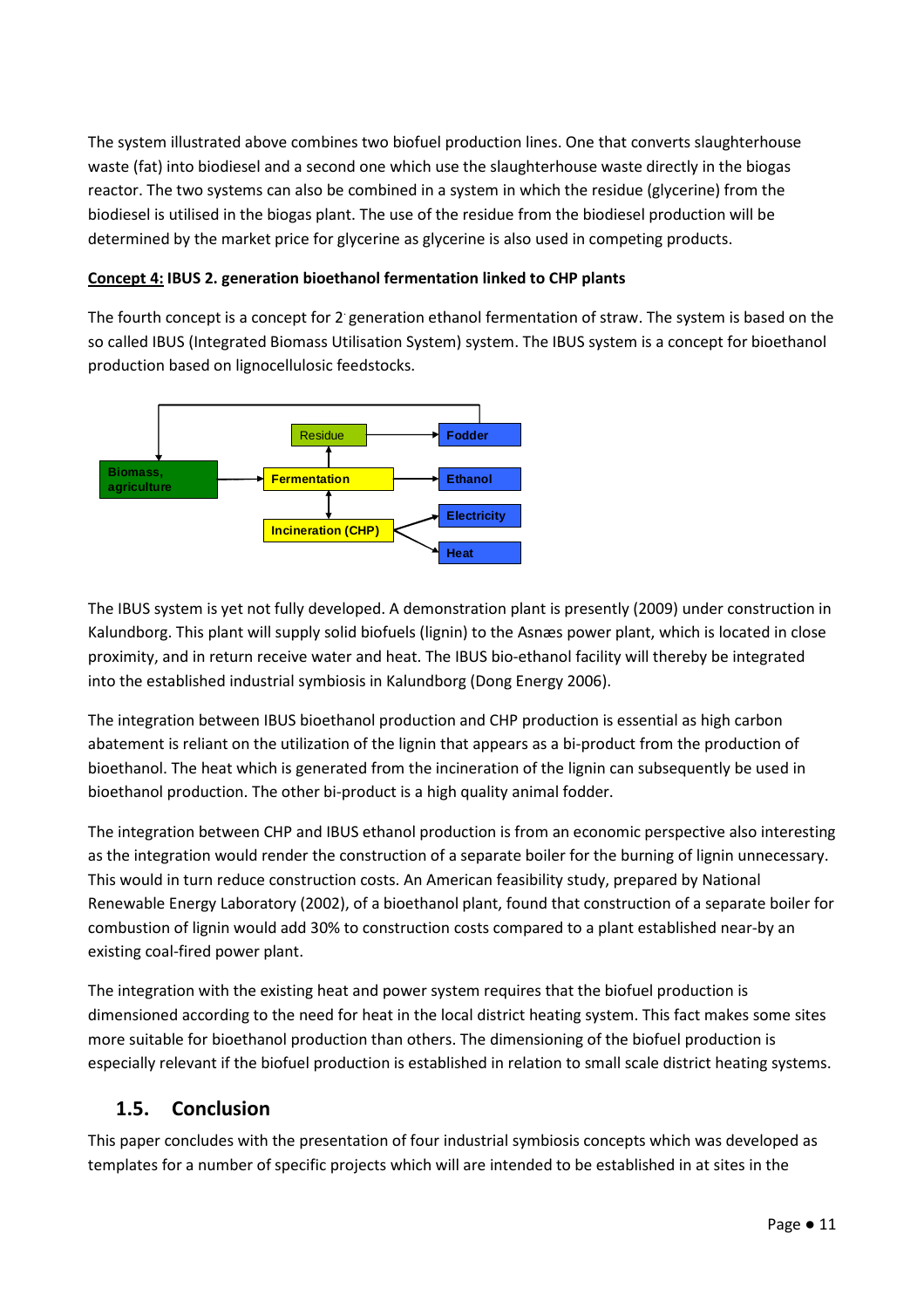region closely integrated with the biomass waste resource base and the district heating systems. The four concepts comprise a novel, cross-sectoral approach to energy generation based on biomass and waste materials in which full energy chain is considered with the aim of optimising bi-product utilisation. The four concepts for industrial symbiosis in the energy sector are furthermore intended to illustrate how a decentralized energy system can be developed and implemented in order to facilitate increased use of renewable energy in the energy sector.

The paper finally concludes that the energy efficiency rates for energy generation based on biomass are closely reliant on the utilization of waste streams: in a simple system the utilization of co-generated heat and in more complex systems the utilization of all waste streams. The overall system efficiency of a complex system will only reach the highest efficiency if waste streams in all links of the biomass the value chains is utilized.

## 1.6. References

Altham, Jim & Berkel, Rene van, 2004, Industrial Symbiosis for Regional Sustainability: An Update on Australian Initiatives, 11th International Sustainable Development Research Conference, Manchester 29-30 March 2004

Ayres, R., 1989, Industrial Metabolism, Technology and Environment, p. 23-49, 1989, Washington DC, National Academy Press

Chertow, Marian R. 1999 Industrial Symbiosis: A Multi-firm approach to Sustainability, 1999 Greening of Industry Network Conference

Chertow, Marian R. 2007, "Uncovering" Industrial Symbiosis, Journal of Industrial Ecology, Volume 11, Number 1

Danish Government, 2007, National report on the implementation of directive 2003/30/EC of 8 May 2003 on the promotion of the use of biofuels or other renewable fuels for transport for 2006, report submitted by the Danish government to the European Union

Danish Energy authority (Energistyrelsen) 2004, Varmeforsyning i Danmark - Hvem Hvad Hvor og Hvorfor

Danish Energy authority (Energistyrelsen) 2005, Technology Data for Electricity and Heat Generating Plants, March 2005

Desrochers, P., 2002, Regional development and inter-industry recycling linkages: some historical perspectives, Entrepreneurship & Regional development, 14 (2002), 49-65

Dong Energy 2006, Integrated Biomass Utilisation System, publishable final report

Ehrenfeld, John, 2004, Industrial ecology: a new field or only a metaphor? Journal of Cleaner Production 12 (2004) 825–831

Erkman, S., 1997, Industrial Ecology: An Historical View, Journal of cleaner production, Vol. 5, No. 1-2, pp. l-10, 1997